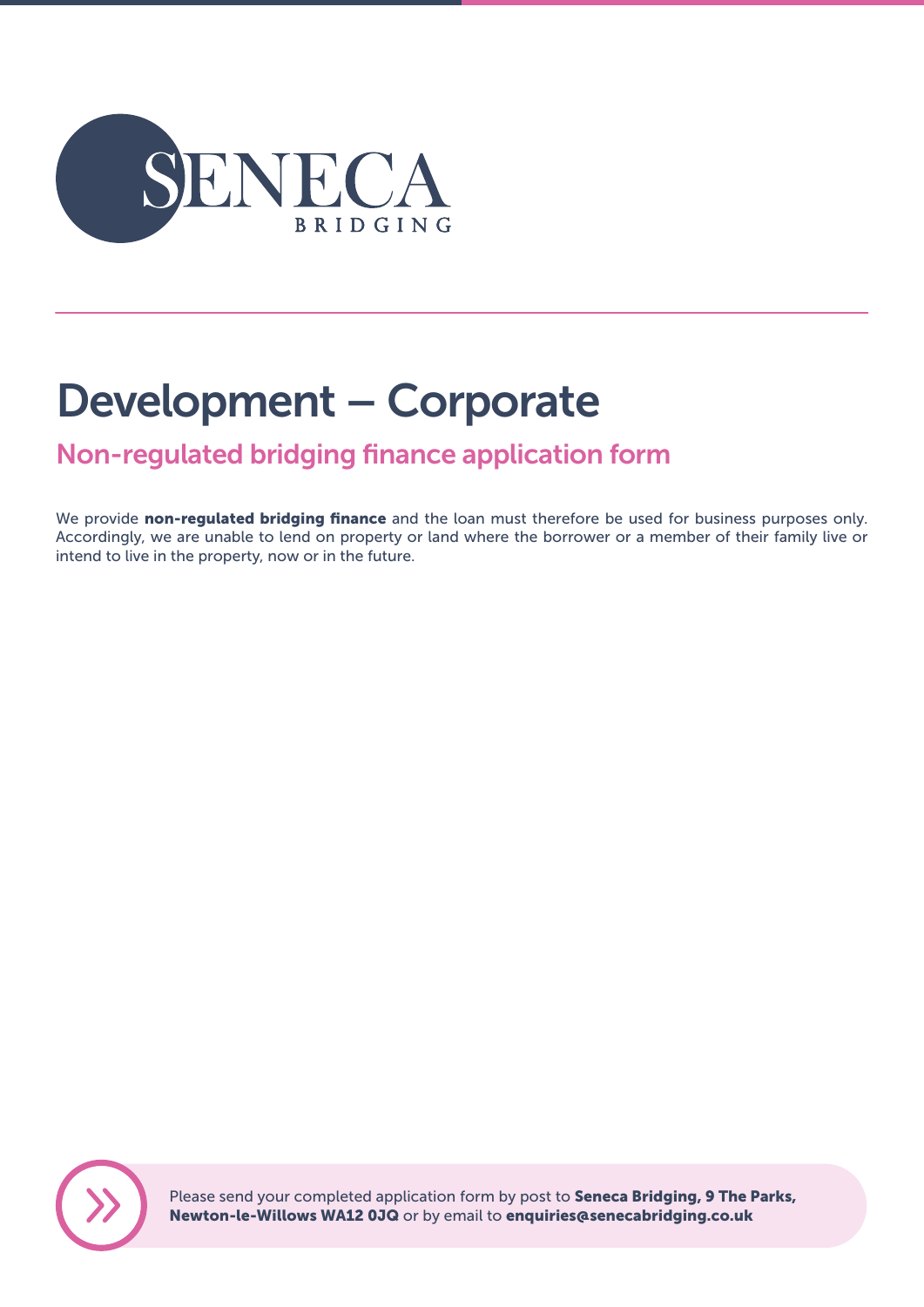# 1. The applicant

|                                                                                              | I confirm that the borrower is a limited company. I am | the borrower |                | a broker completing on<br>behalf of the borrower |  |  |
|----------------------------------------------------------------------------------------------|--------------------------------------------------------|--------------|----------------|--------------------------------------------------|--|--|
| If the borrower is an individual please complete the Personal Bridging Loan Application Form |                                                        |              |                |                                                  |  |  |
| Company name                                                                                 |                                                        |              | Company number |                                                  |  |  |

### 2. The borrower

|                                                          | <b>Director 1</b> |              | <b>Director 2 (if applicable)</b> |               |
|----------------------------------------------------------|-------------------|--------------|-----------------------------------|---------------|
| <b>Full name</b>                                         |                   |              |                                   |               |
| Date of birth                                            |                   |              |                                   |               |
| Are you a UK resident?                                   | Y                 | $\mathsf{N}$ | Y                                 | $\mathsf{N}$  |
| Do you have permanent rights to<br>reside in the UK?     | Y                 | N            | Y                                 | $\mathsf{N}$  |
| <b>Residential address</b>                               |                   |              |                                   |               |
| Postcode                                                 |                   |              |                                   |               |
| Time at present address                                  | Years             | Months       | Years                             | <b>Months</b> |
| If less than 3 years, please provide<br>previous address |                   |              |                                   |               |
| Telephone                                                |                   |              |                                   |               |
| <b>Mobile</b>                                            |                   |              |                                   |               |
| Email                                                    |                   |              |                                   |               |

# 3. Loan details

| Total loan required                      | £                             |
|------------------------------------------|-------------------------------|
| Term required (max 12 months)            | Months                        |
| Reason loan required                     |                               |
| Exit strategy (how will loan be repaid?) |                               |
| How will the interest be funded?         | Rolled up<br>Serviced monthly |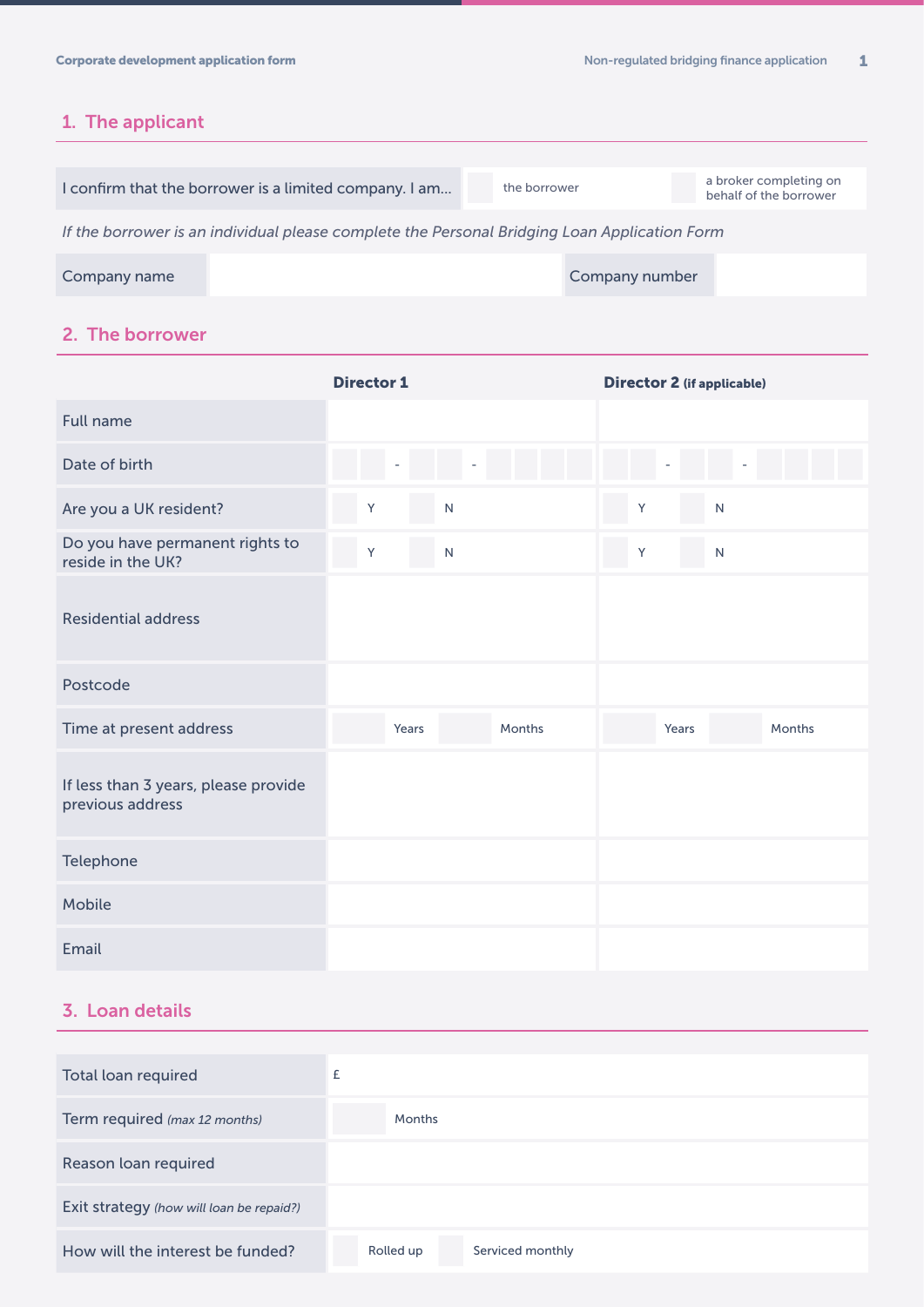# 4. Property being used as security for the loan

| Type of property                                                 |           |
|------------------------------------------------------------------|-----------|
| Security address                                                 |           |
| Postcode                                                         |           |
| <b>Estimated current value</b>                                   | £         |
| Purchase price                                                   | £         |
| Source of deposit (if applicable)                                |           |
| Amount outstanding to other<br>lenders                           | $\pounds$ |
| Lender name                                                      |           |
| Description of the property                                      |           |
| Planning permission granted<br>(if applicable)                   | Y<br>N    |
| Description of the intended works<br>and any previous experience |           |
| Estimated cost of any<br>refurbishment/development works         | £         |
| Anticipated completion date                                      |           |
| <b>Estimated end value or GDV</b>                                | £         |

|                        | Number currently/<br>to be rented<br>(if applicable) | Current/expected<br>weekly rental income<br>(per room/flat/house/unit) | <b>Bills and servicing</b><br>included? |              | HMO/student let? |   |
|------------------------|------------------------------------------------------|------------------------------------------------------------------------|-----------------------------------------|--------------|------------------|---|
| Rooms/studios          |                                                      | £                                                                      | Υ                                       | N            | Y                | N |
| 1 Bed flat/house       |                                                      | £                                                                      | Υ                                       | N            | Y                | N |
| 2 Bed flat/house       |                                                      | £                                                                      | Y                                       | $\mathsf{N}$ | Y                | N |
| 3 Bed flat/house       |                                                      | £                                                                      | Y                                       | $\mathsf{N}$ | Y                | N |
| 4 Bed flat/house       |                                                      | £                                                                      | Y                                       | N            | Y                | N |
| Commercial/retail unit |                                                      | £                                                                      | Y                                       | N            | Υ                | N |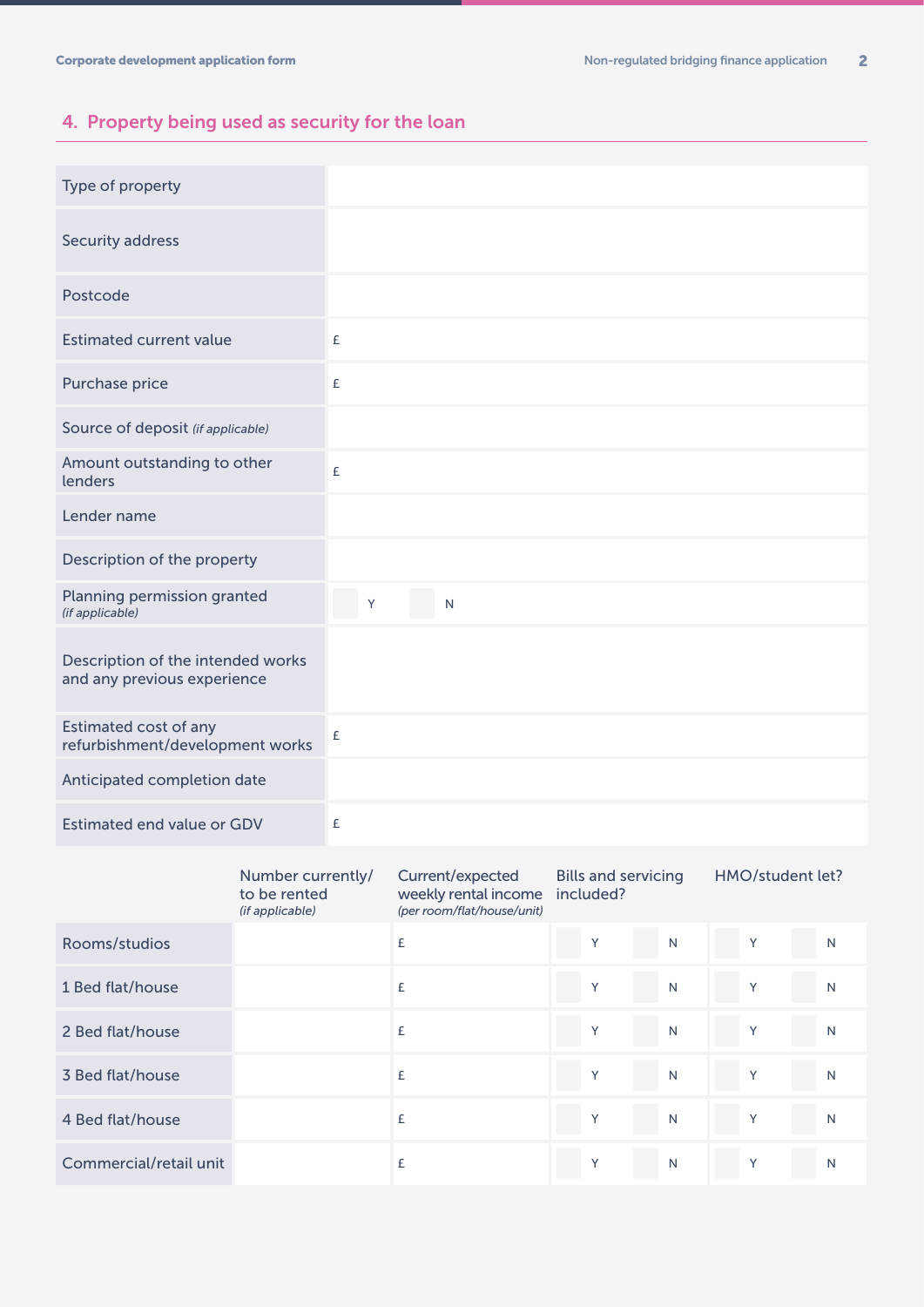#### 5. Valuation

A valuation carried out by one of our approved valuers, will be required. The cost of the valuation will be your responsibility. Please provide details of the person to be contacted by the surveyor to arrange access.

| Name      |  |
|-----------|--|
| Telephone |  |
| Mobile    |  |
| Email     |  |

#### 6. Borrower's solicitor details

| Name of firm      |  |
|-------------------|--|
| <b>Address</b>    |  |
| Postcode          |  |
| Name of solicitor |  |
| Telephone         |  |
| Email             |  |

### 7. Assets, liabilities and credit history

| <b>Director 1</b> |                |                  |                |                |
|-------------------|----------------|------------------|----------------|----------------|
| Name              |                |                  |                |                |
| Private residence |                |                  |                |                |
| <b>Address</b>    |                |                  |                |                |
| Value             | Name of lender | Outstanding debt | Purchase price | Date purchased |
| £                 |                | £                | £              |                |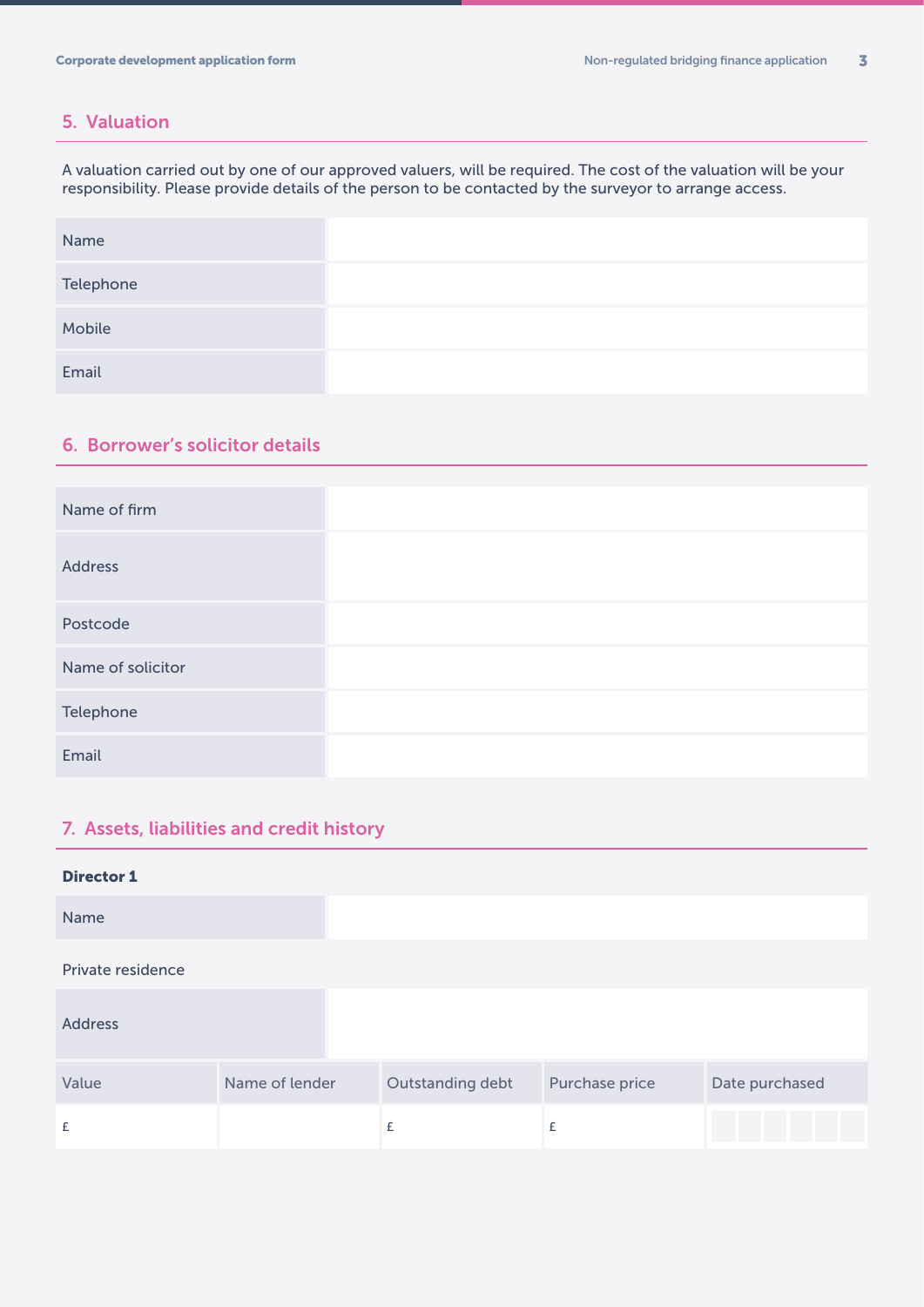#### Investment property 1

| <b>Address</b>        |                |                    |                |                |
|-----------------------|----------------|--------------------|----------------|----------------|
| Value                 | Name of lender | Outstanding debt   | Purchase price | Date purchased |
| £                     |                | $\pmb{\mathsf{E}}$ | £              |                |
| Investment property 2 |                |                    |                |                |
| <b>Address</b>        |                |                    |                |                |
| Value                 | Name of lender | Outstanding debt   | Purchase price | Date purchased |
| £                     |                | £                  | £              |                |
| Investment property 3 |                |                    |                |                |
| <b>Address</b>        |                |                    |                |                |
| Value                 | Name of lender | Outstanding debt   | Purchase price | Date purchased |
| £                     |                | £                  | £              |                |

*Continue on additional sheet if necessary.*

| <b>Total Value</b> |  | <b>Total Outstanding Debt</b> |  |
|--------------------|--|-------------------------------|--|
|--------------------|--|-------------------------------|--|

#### Other assets and liabilities

| Assets                                 |   | <b>Liabilities</b>          |   |
|----------------------------------------|---|-----------------------------|---|
| Cash deposits                          | £ | Credit/store card(s)        | £ |
| <b>Stocks and shares</b>               | £ | Car loan(s)                 | £ |
| Investments                            | £ | Overdraft(s)                | £ |
| Other (please specify in<br>section 8) |   | Other unsecured loan(s)     | £ |
|                                        |   | <b>Business liabilities</b> | £ |
|                                        |   | Other debt(s)               | £ |
|                                        |   |                             |   |
| <b>Total assets</b>                    | £ | <b>Total liabilities</b>    | £ |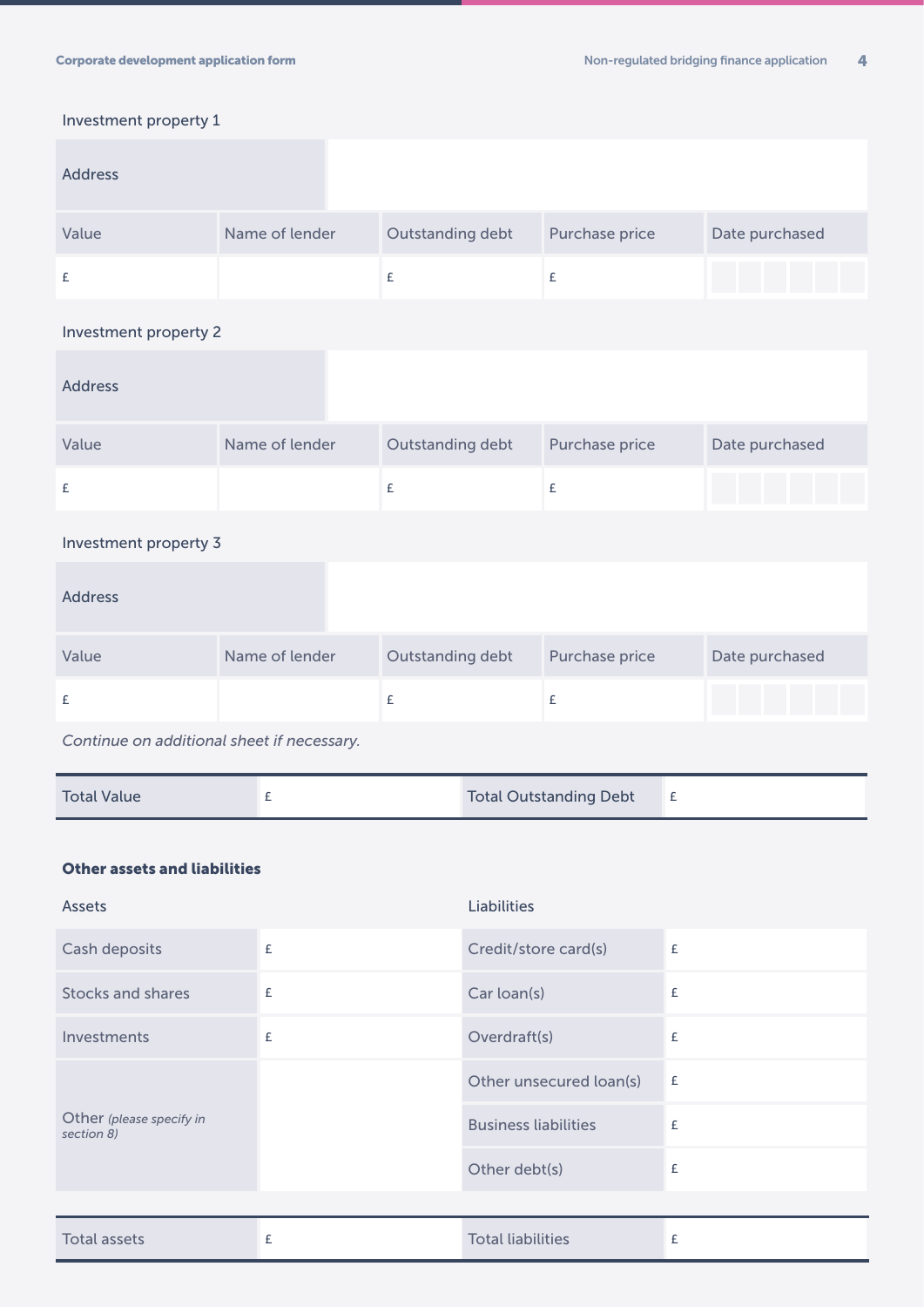#### Employment status

| <b>Employment status</b> | Employed | Self-employed | Other |
|--------------------------|----------|---------------|-------|
| Current job title        |          | Annual salary |       |

Have you...

| Ever been refused a mortgage/loan on this or any other property?                                                   | V | N |
|--------------------------------------------------------------------------------------------------------------------|---|---|
| Had a judgment for bad debt recorded against you or if self employed/controlling<br>director against your company? |   | N |
| Any pending/imminent court proceedings?                                                                            |   | N |
| Failed to keep up payments under any loan?                                                                         |   | N |
| Ever been convicted or charged with any offence other than a driving offence?                                      |   | N |
| Ever been declared bankrupt or been in an IVA?                                                                     |   | N |
| Made a claim to the DSS in the last 12 months?                                                                     |   | N |

*If you have answered 'yes' to any of the above, please give details in section 8.*

 $\frac{1}{2}$   $\frac{1}{2}$   $\frac{1}{2}$   $\frac{1}{2}$   $\frac{1}{2}$   $\frac{1}{2}$   $\frac{1}{2}$   $\frac{1}{2}$   $\frac{1}{2}$   $\frac{1}{2}$   $\frac{1}{2}$   $\frac{1}{2}$   $\frac{1}{2}$   $\frac{1}{2}$   $\frac{1}{2}$   $\frac{1}{2}$   $\frac{1}{2}$   $\frac{1}{2}$   $\frac{1}{2}$   $\frac{1}{2}$   $\frac{1}{2}$   $\frac{1}{2}$ 

#### Director 2 (if applicable)

| Name                  |                |                  |                |                |
|-----------------------|----------------|------------------|----------------|----------------|
| Private residence     |                |                  |                |                |
| <b>Address</b>        |                |                  |                |                |
| Value                 | Name of lender | Outstanding debt | Purchase price | Date purchased |
| £                     |                | £                | £              |                |
| Investment property 1 |                |                  |                |                |
| <b>Address</b>        |                |                  |                |                |
| Value                 | Name of lender | Outstanding debt | Purchase price | Date purchased |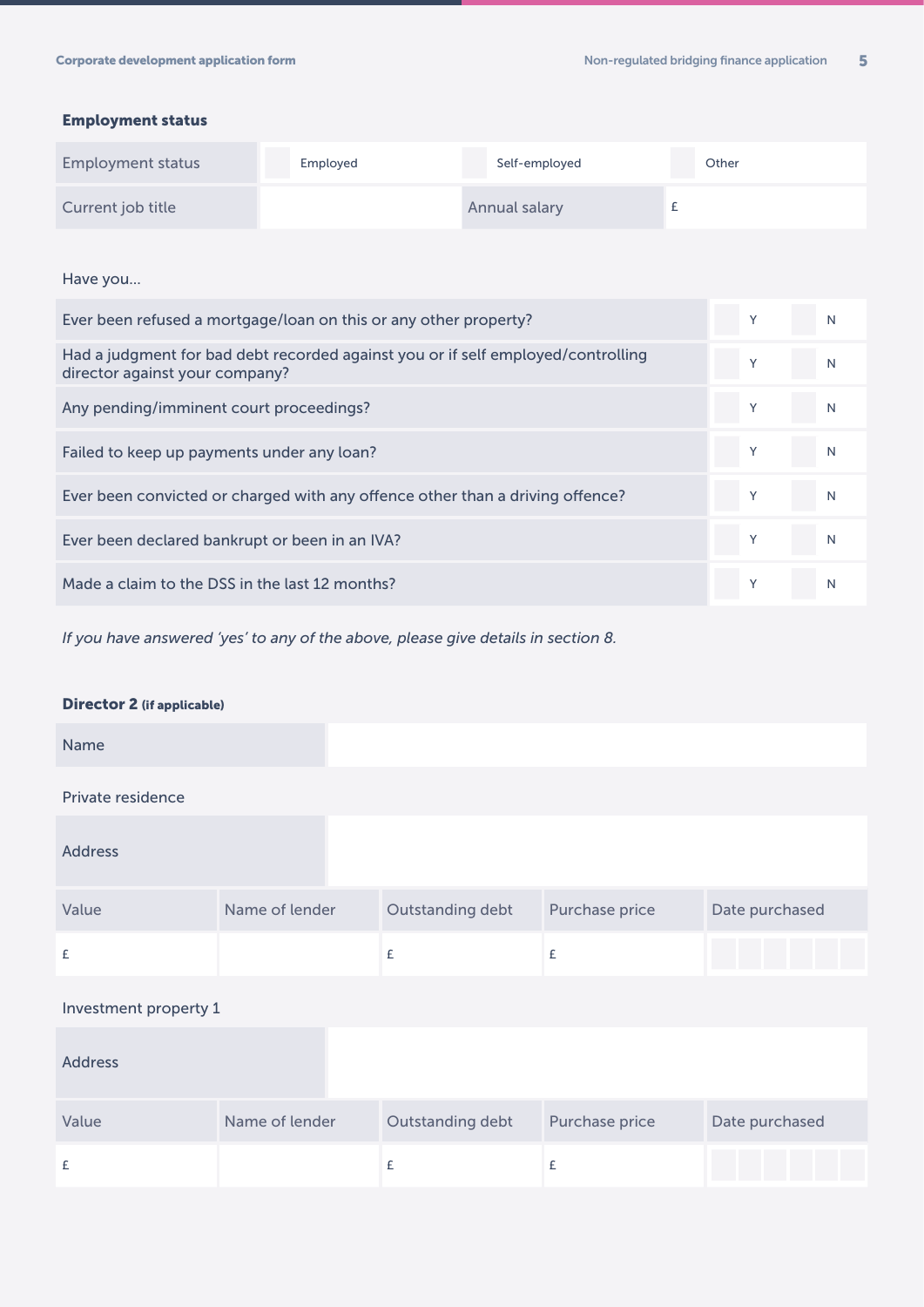#### Investment property 2

| <b>Address</b>                             |                |                  |                |                |
|--------------------------------------------|----------------|------------------|----------------|----------------|
| Value                                      | Name of lender | Outstanding debt | Purchase price | Date purchased |
| £                                          |                | £                | £              |                |
| Investment property 3                      |                |                  |                |                |
| <b>Address</b>                             |                |                  |                |                |
| Value                                      | Name of lender | Outstanding debt | Purchase price | Date purchased |
| £                                          |                | $\pounds$        | £              |                |
| Continue on additional sheet if necessary. |                |                  |                |                |

| <b>Total Value</b> |  | <b>Total Outstanding Debt</b> |  |
|--------------------|--|-------------------------------|--|
|--------------------|--|-------------------------------|--|

#### Other assets and liabilities

| <b>Assets</b>                          |   | <b>Liabilities</b>          |   |
|----------------------------------------|---|-----------------------------|---|
| Cash deposits                          | £ | Credit/store card(s)        | £ |
| Stocks and shares                      | £ | Car loan(s)                 | £ |
| Investments                            | £ | Overdraft(s)                | £ |
| Other (please specify in<br>section 8) |   | Other unsecured loan(s)     | £ |
|                                        |   | <b>Business liabilities</b> | £ |
|                                        |   | Other debt(s)               | £ |
|                                        |   |                             |   |
| <b>Total assets</b>                    | £ | <b>Total liabilities</b>    | £ |

#### Employment status

| <b>Employment status</b> | Employed | Self-employed | Other |
|--------------------------|----------|---------------|-------|
| Current job title        |          | Annual salary |       |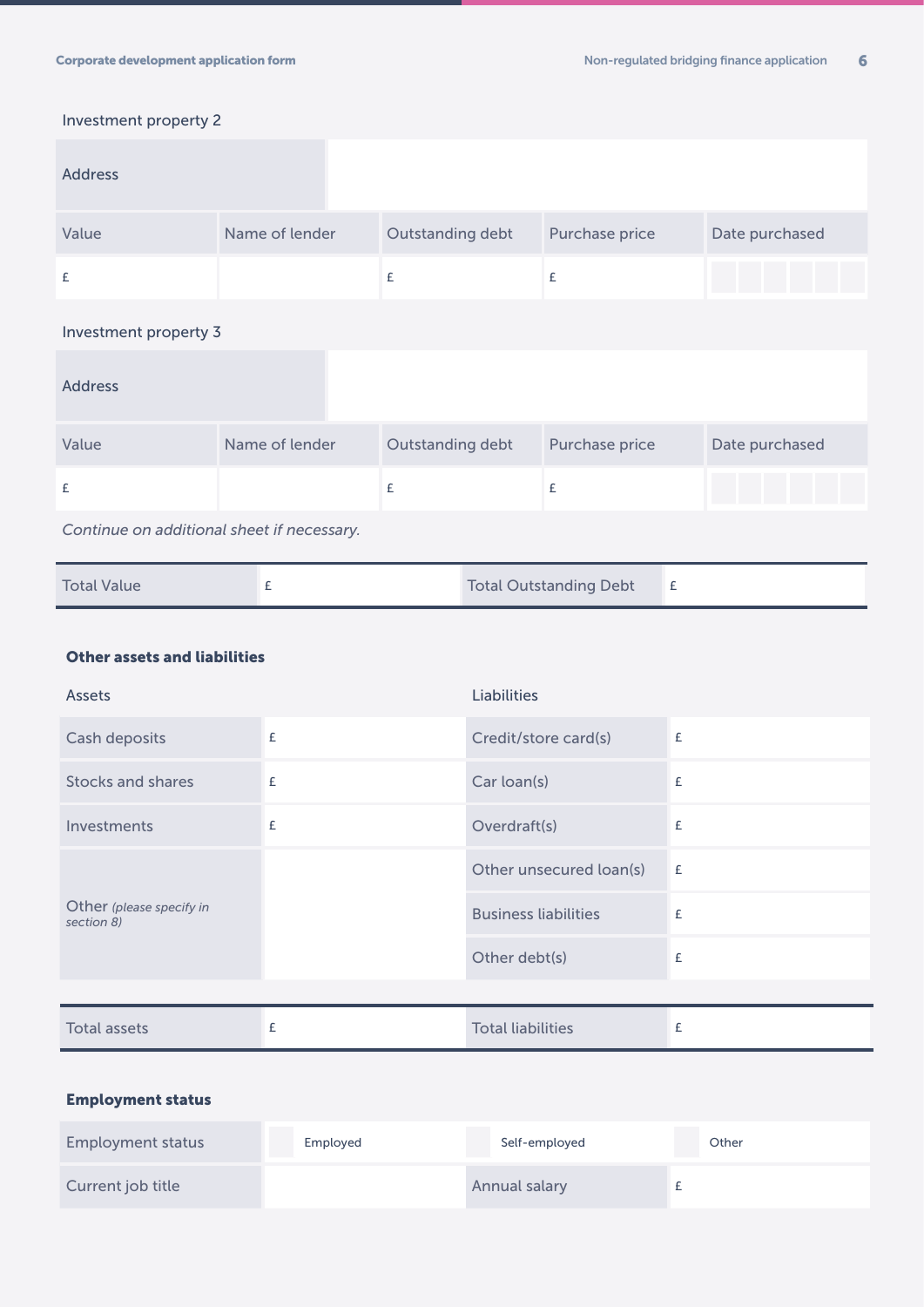#### Have you...

| Ever been refused a mortgage/loan on this or any other property?                                                   | Υ | N |
|--------------------------------------------------------------------------------------------------------------------|---|---|
| Had a judgment for bad debt recorded against you or if self employed/controlling<br>director against your company? | Υ | N |
| Any pending/imminent court proceedings?                                                                            |   | N |
| Failed to keep up payments under any loan?                                                                         |   | N |
| Ever been convicted or charged with any offence other than a driving offence?                                      |   | N |
| Ever been declared bankrupt or been in an IVA?                                                                     | Y | N |
| Made a claim to the DSS in the last 12 months?                                                                     |   |   |

*If you have answered 'yes' to any of the above, please give details in section 8.*

# 8. Additional information you feel may assist this application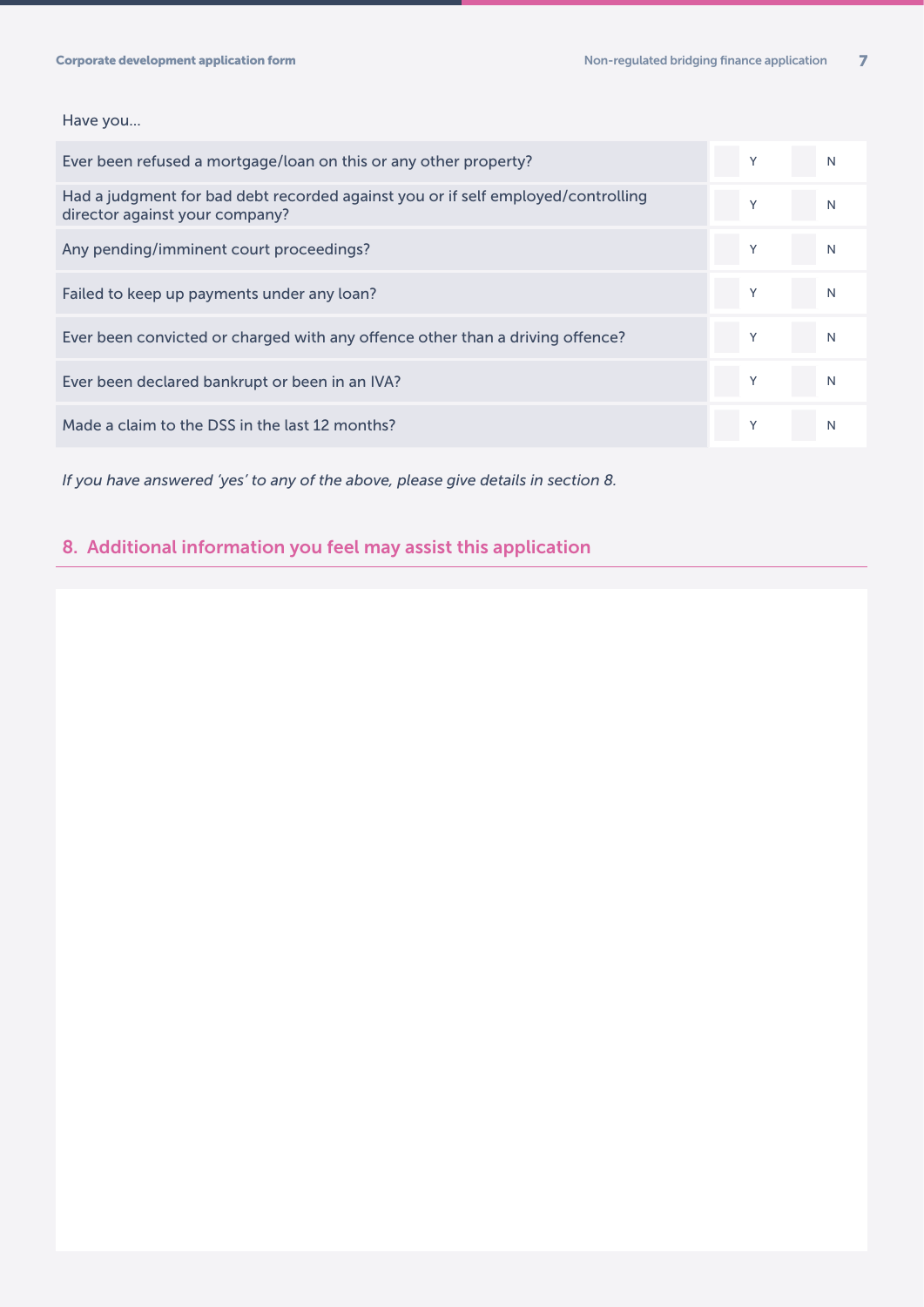#### 9. Declarations

I/We declare and confirm that the information contained herein and supplied by me/us is accurate and true and can be used and relied upon by Seneca.

I/We agree that Seneca may make such enquiries and confirmations, as may deemed necessary and appropriate in connection with the information supplied in this loan application and this may involve checking the information at a Credit Reference Agency. I/We agree that Information is used to help verify our identity (Seneca reserves the right to request originally certified evidence of identity and address), make credit decisions, or for fraud prevention or for tracing debtors and by signing this form I/We consent to Seneca doing so.

I/We agree that data may be retained by credit reference agencies and other agencies' own databases for their own purposes.

I/We agree that any information obtained and retained about the applicant(s) may be held on computer records and disclosed to other persons for purposes required by Seneca in the processing of this application.

I/We give our consent for Seneca and their solicitors to apply to the Land Registry/Land Charges for a search of the index of personal names.

I/We confirm that we authorise our broker/introducer detailed in this application to submit this application on our behalf.

I/We confirm that I/we do not currently reside at the property being used as security as listed at section 4 and confirm I/we will not reside there prior to full redemption of any lending provided following this application ("Loan"). Furthermore, I/we shall not allow any connected person to reside in this property prior to full redemption of any Loan. I/We understand that any Loan will be an unregulated credit agreement which will fall outside of the Consumer Credit Act 1974, Financial Services and Markets Act 2000 (Regulated Activities) Order 2001 and all other associated legislation and regulations.

I/We confirm that I/we have read and understood the contents of page 9 of this application form which details how Seneca will use my personal data and agree to the same.

#### Signature of Director 1 Signature of Director 2 (if applicable)

| Signature  | Signature  |  |
|------------|------------|--|
| Print name | Print name |  |
| Date       | Date       |  |

#### Signature of Broker/Introducer (if applicable)

We will accept an application from a broker or introducer acting with authority on behalf of the borrower.

I/We confirm that we hold due authority from our client, being the Applicant(s) referred to in this form, to submit this Application Form on their behalf, and that the information presented is true and accurate being based on information presented to us by our client. I/We also confirm that the Applicant may be contacted at any stage during the application process by Seneca.

| Signature    | <b>Address</b> |  |
|--------------|----------------|--|
| Print name   | Telephone      |  |
| Date         | Email          |  |
| Company name | Fee details    |  |